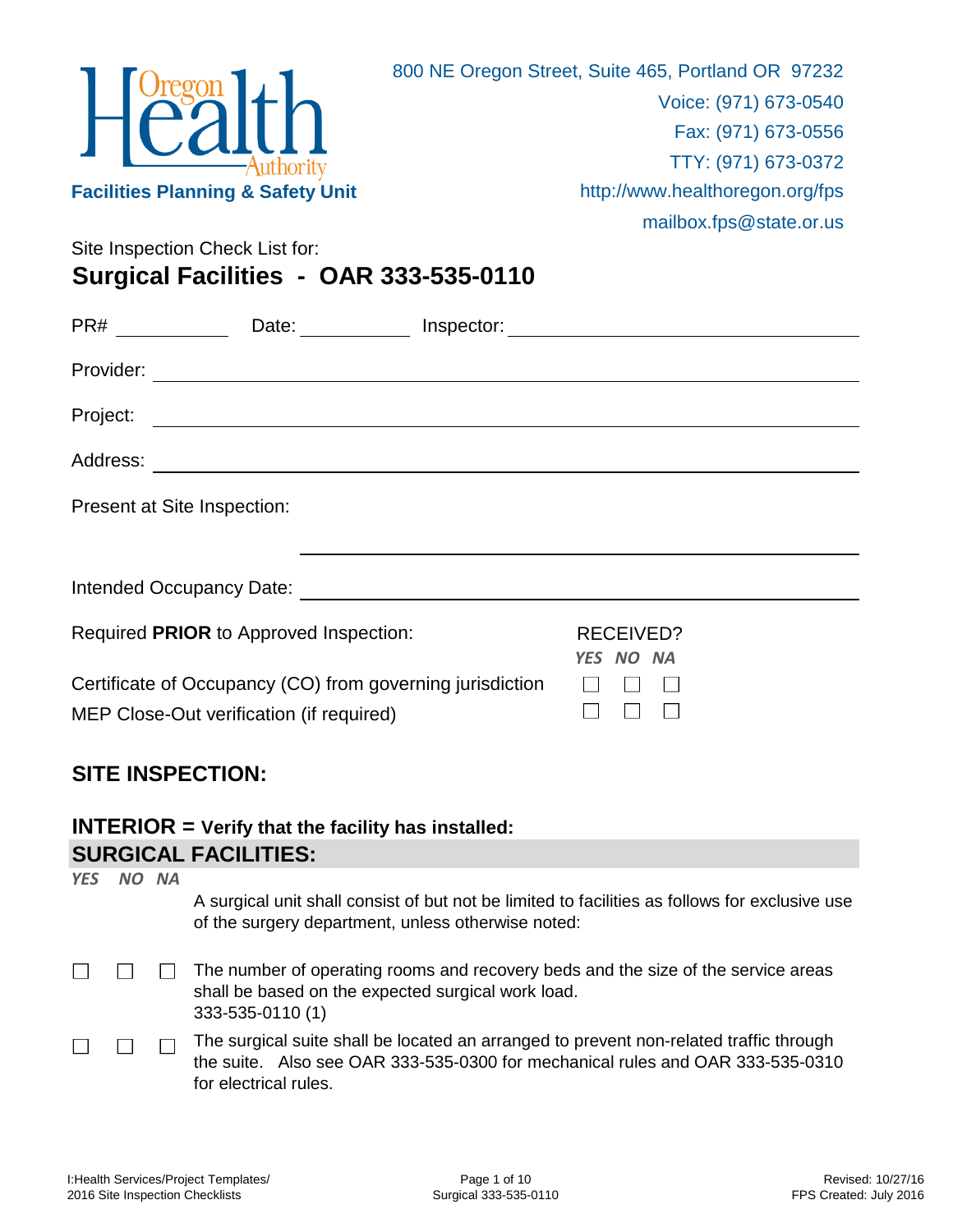(2) Certain rules of this section differ dependent upon the type of surgical procedures performed. These are classified as one of the following 3 categories:

|  | Unrestricted areas for Minor Surgical and Diagnostic Procedures:<br>Unrestricted areas include a central control point established to monitor the entrance of<br>patients, personnel, and materials. Street clothes are permitted in this area and traffic<br>is not limited. Minor procedures are those that conform to the criteria listed in<br>paragraphs $(2)(a)(A)$ through $(D)$ of this rule based on an assessment of the patient.<br>These procedures are non-invasive and require no general anesthetic. |
|--|---------------------------------------------------------------------------------------------------------------------------------------------------------------------------------------------------------------------------------------------------------------------------------------------------------------------------------------------------------------------------------------------------------------------------------------------------------------------------------------------------------------------|
|  | Anesthesia is limited to local anesthesia and/or conscious sedation<br>333-535-0110 (2)((a)(A)                                                                                                                                                                                                                                                                                                                                                                                                                      |
|  | Procedure time (duration) is less than two hours 333-535-0110 (2)(a)(B)<br>Procedure is non-invasive with low risk for infection 333-535-0110 (2)(a(C)                                                                                                                                                                                                                                                                                                                                                              |
|  | Semi-restrictive areas include the following:<br>The peripheral support areas of the surgical suite, and storage areas for clean and<br>sterile supplies, work areas for storage and processing of instruments, and corridors<br>leading to the restricted areas of the surgical suites<br>333-535-0110 (2)(b)(A)                                                                                                                                                                                                   |
|  | Traffic in this area is limited to authorized personnel and patients. Personnel are<br>required to wear surgical attire and cover all head and facial hair.<br>333-535-0110 (2)(b)(B)                                                                                                                                                                                                                                                                                                                               |
|  | Laboratory equipment and sterilizing, if applicable. 333-076-0710 (1)(i)                                                                                                                                                                                                                                                                                                                                                                                                                                            |
|  | Restricted areas for Major Surgical and Diagnostic Procedures are those which exceed<br>the criteria described for Minor Surgical and Diagnostic procedures in OAR 333-535-<br>0110 (2)(a.) Restricted areas include the following:                                                                                                                                                                                                                                                                                 |
|  | The operating and procedure rooms, the clean core, and scrub sink areas.<br>333-535-0110 (2)(c)(A)                                                                                                                                                                                                                                                                                                                                                                                                                  |
|  | Where surgical attire, hair coverings, and masks are required due to the presence of<br>open sterile supplies, scrubbed people or similar circumstances.<br>333-535-0110 (2)(c)(B)                                                                                                                                                                                                                                                                                                                                  |

## **OPERATING ROOMS:**

## *YES NO NA*  $\Box$

 $\Box$ 

One or more operating rooms shall be provided. Each operating room shall provide a  $\Box$ system for emergency communication with a surgical control station which can be operated without the use of the hands, but which is not foot operated. No plumbing fixtures or open drains shall be provided in operating rooms except as stipulated in subsection (3)(d.) Each operating room shall have a minimum clear area as follows: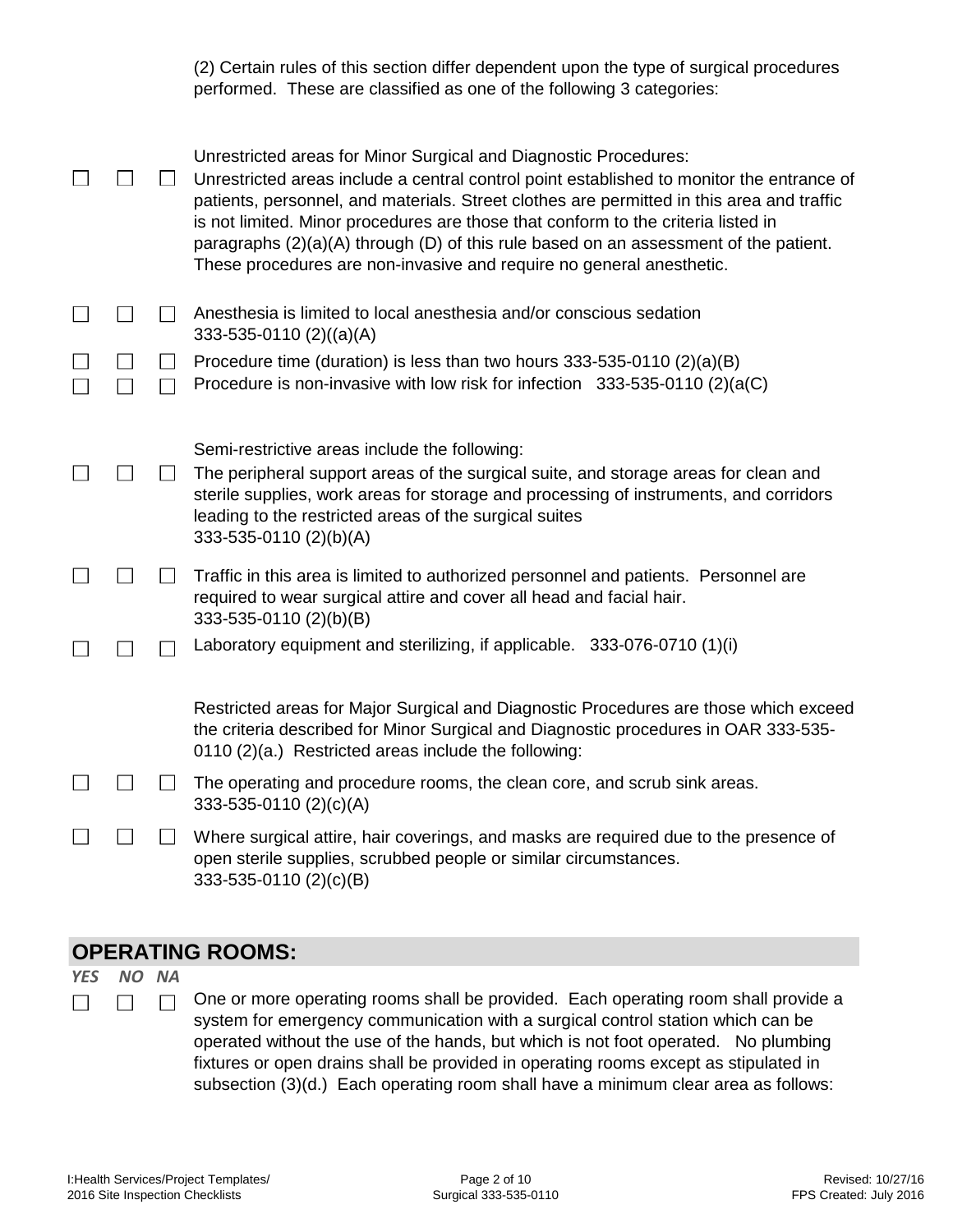|  |                | Existing operating rooms shall have not less than 360 SF exclusive of fixed cabinets<br>and built-in shelves. The minimum dimension shall be 18 feet between fixed cabinets<br>and built in shelves. At least one image reader shall also be provided. 333-535-0110<br>(3)(a)(A)                                                                                                                                                                                                                                           |
|--|----------------|----------------------------------------------------------------------------------------------------------------------------------------------------------------------------------------------------------------------------------------------------------------------------------------------------------------------------------------------------------------------------------------------------------------------------------------------------------------------------------------------------------------------------|
|  |                | In new construction, operating rooms shall have a minimum clear area of 400 SF<br>exclusive of fixed or wall-mounted cabinets and built in shelves, with a minimum of 20<br>SF clear dimensions between fixed cabinets and built in shelves. At least one imaging<br>$333-535-0110(3)(a)(B)$<br>reader shall also be provided.                                                                                                                                                                                             |
|  |                | Operating room(s) for orthopedic surgery, when provided, shall in addition to meeting<br>subsection (a) of this section, have enclosed storage space for splints and traction<br>equipment. Storage may be outside the operating room but must be located for<br>convenient access. If plaster of paris is used for cast work, also provide a plaster sink<br>outside the operating room, but within the operating suite. 333-535-0110 (3)(b)                                                                              |
|  |                | Operating rooms for cardiovascular surgery, when provided, shall provide appropriate<br>plumbing connections in both the cardiovascular operating room and pump room and<br>shall in addition to meeting subsection (a) of this section, provide a minimum clear area<br>as follows 333-535-0110 (c)                                                                                                                                                                                                                       |
|  |                | Existing facilities shall have not less than 400 SF exclusive of fixed cabinets and built-<br>in shelves with a minimum of 20 feet clear dimensions between fixed cabinets and built-<br>333535-0110 (3)(c)(A)<br>in shelves                                                                                                                                                                                                                                                                                               |
|  | $\blacksquare$ | In new construction rooms for cardiovascular, orthopedic, neurological, and other<br>special procedures or combination of procedures such as cardiac cauterization lab and<br>surgery that require additional personnel and/or large equipment shall have, in addition<br>to the above requirements for general operating rooms, a minimum clear area of 600<br>SF with a minimum room dimension of 20 feet clear dimension exclusive of fixed or<br>wall-mounted cabinets and built in shelves.<br>333-535-0110 (3)(c)(B) |
|  |                | Operating rooms for surgical cystoscopy and surgical endoscopic procedures and<br>operating rooms dedicated to eye surgery, when provided, shall meet requirements of<br>subsection (a) of this section, but clear area of the room shall be as follows<br>333-535-0110 (3)(d)                                                                                                                                                                                                                                             |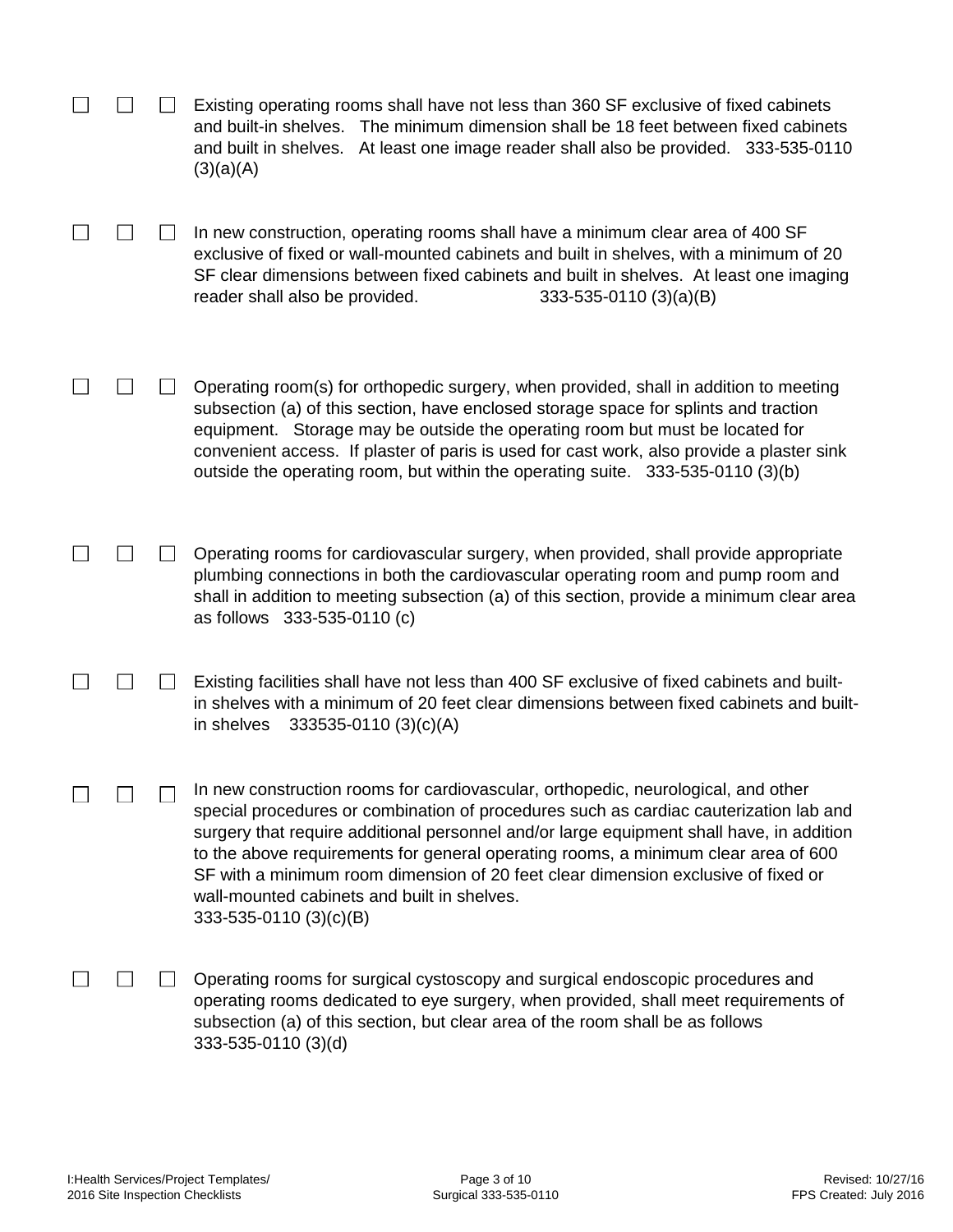|            |       | Existing facilities shall have not less than a minimum of 250- SF exclusive of fixed<br>cabinets and built-in shelves. $333-535-0110(3)(d)(A)$                                                                                                                                                                                                                                                                                                                                                                                                                        |
|------------|-------|-----------------------------------------------------------------------------------------------------------------------------------------------------------------------------------------------------------------------------------------------------------------------------------------------------------------------------------------------------------------------------------------------------------------------------------------------------------------------------------------------------------------------------------------------------------------------|
|            |       | In new construction, rooms for surgical cystoscopy and other endurologic procedures<br>shall have a minimum clear area of 350 SF exclusive of fixed or wall-mounted cabinets<br>and built in shelves, with a minimum of 15 feet clear dimension between fixed cabinets<br>and built in shelves. If cystoscopy rooms are used for procedures other than<br>cystoscopy, provision must be made to allow cleaning and sealing of any floor drains,<br>and such procedures must be included in the hospital's written infection control policy.<br>333-535-0110 (3)(d)(B) |
|            |       | Operating rooms for minor surgical procedures, as defined in section (2) of this rule,<br>shall meet requirements of subsection (a) of this section, except that clear area of the<br>room shall be a minimum of 200 SF exclusive of fixed cabinets and built-in shelves and<br>minimum dimensions do not apply. film illuminators are required only if procedures<br>involve the use of X-rays.<br>333-535-0110 (3)(e)                                                                                                                                               |
|            |       | Despite requirement under subsection (a) through (e) of this section, needs for some<br>procedures may require additional clear operating room space, and special plumbing<br>and mechanical features. Such specialized operating rooms are not addressed by<br>subsections (a) through (e) of this section, and are the responsibility of the hospital and<br>333-535-0110 (3)(f)<br>their design consultants.                                                                                                                                                       |
|            |       | <b>SERVICE AREA:</b>                                                                                                                                                                                                                                                                                                                                                                                                                                                                                                                                                  |
| <b>YES</b> | NO NA |                                                                                                                                                                                                                                                                                                                                                                                                                                                                                                                                                                       |
|            |       | Services, except the enclosed soiled utility room mentioned in subsection (f) of this<br>section and the housekeeping closet in subsection (q) of this section may be shared<br>with obstetrical facilities if the Functional Program and project design reflect this<br>concept. Service areas, when shared with delivery rooms, shall be arranged to avoid<br>the need for patients or staff to pass between the operating room and the delivery<br>room areas. (See also obstetrical rules under OAR 333-535-0120.) the following<br>services shall be provided:   |
|            |       | Control Station located to permit visual observation of all traffic into and within the suite<br>$333-535-0110(4)(a)$                                                                                                                                                                                                                                                                                                                                                                                                                                                 |

 $\Box$ Administrative and administrative support space in accord with the hospital's program needs. 333-535-0110 (4)(b)

 $\Box$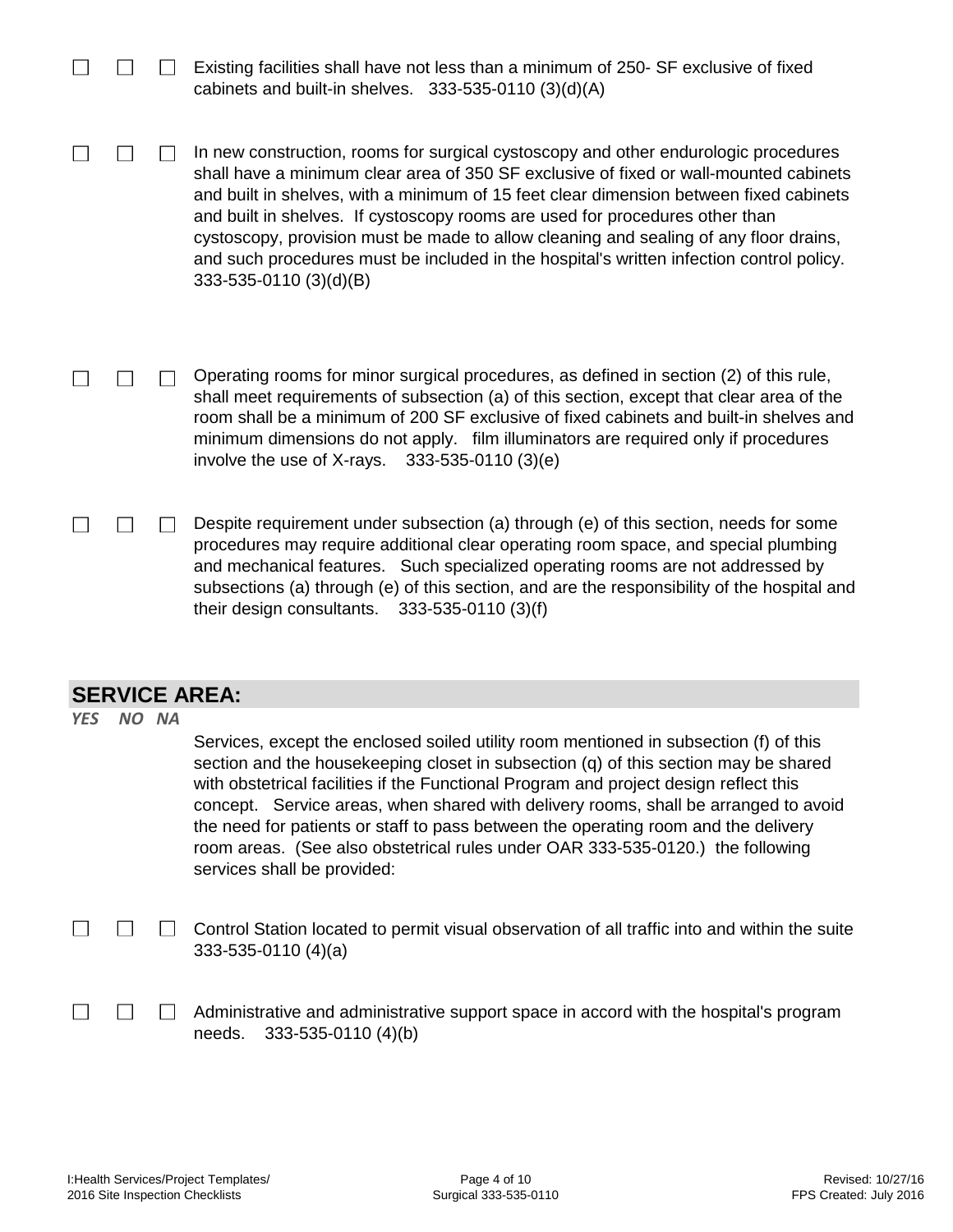|  | Sterilizing facility (ies) with high speed autoclave(s) for emergency use. Other facilities<br>for processing and sterilizing reusable instruments, etc., may be located in another<br>hospital department such as Central Services. Immediate access to sterilizing facilities<br>is not required where only disposable supplies, instruments and equipment are used.<br>Sterilization equipment shall conform to the Oregon Boiler and Pressure Vessel<br>Specialty Coe, OAR 480.525 (1)(e)<br>333-535-0110 (4)(c)                                                                                                                                                                                                                                                                                                                                                           |
|--|--------------------------------------------------------------------------------------------------------------------------------------------------------------------------------------------------------------------------------------------------------------------------------------------------------------------------------------------------------------------------------------------------------------------------------------------------------------------------------------------------------------------------------------------------------------------------------------------------------------------------------------------------------------------------------------------------------------------------------------------------------------------------------------------------------------------------------------------------------------------------------|
|  | Provisions shall be made for storage and preparation of medications administered to<br>patients. A refrigerator and storage system meeting the requirements of Oregon<br>Board of Pharmacy rules, OAR Chapter 855, Division 1 shall be provided. A hand-<br>washing station shall be provided in or accessible to each area or room.<br>333-535-0110 (4)(d)                                                                                                                                                                                                                                                                                                                                                                                                                                                                                                                    |
|  | For major surgical procedures, 2 scrub facilities shall be provided near the entrance to<br>each operating room. 2 scrub positions may serve 2 operating's rooms if both are<br>located adjacent to the entrance of each operating room. For minor surgical<br>procedures, a scrub sink, or a hand-washing station shall be provided in or accessible<br>to each room. this ink shall be equipped with fittings usable without the use of the<br>333-535-0110 (4)(e)<br>hands.                                                                                                                                                                                                                                                                                                                                                                                                 |
|  | An enclosed soiled utility room for the exclusive use of the surgical suite staff or soiled<br>holding room that is part of a system within the building for the collection and disposal<br>of soiled material shall be provided. The soiled utility room shall contain a clinical sink<br>or equivalent flushing type fixture, work, counter, sink equipped for hand-washing,<br>waste receptacle, and linen receptacle. when a soled holding room is used, the<br>clinical sink and work counter may be omitted fir the room. (Also see subsection 9g) of<br>this action for fluid waste disposal facilities.) Soiled utility or holding areas shall not<br>have direct connection with operating rooms or other sterile activities. the maximum<br>travel distance to soiled utility or holding rooms shall be not more than 6 rooms or 180<br>333-535-0110 (4)(f)<br>feet. |
|  | Fluid Waste disposal facilities. These shall be located convenient to, but not<br>connected with, the operating rooms. A clinical sink or equivalent equipment in soiled<br>utility room or in a soiled holding room would meet this standard if convenient for use.<br>When the surgical program does not include procedures with substantial liquid or<br>soiled wastes (e.g. minor eye surgery,) a clinical sink is not required.                                                                                                                                                                                                                                                                                                                                                                                                                                           |

333-535-0110 (4)(g)

 $\sim$ 

 $\overline{\phantom{a}}$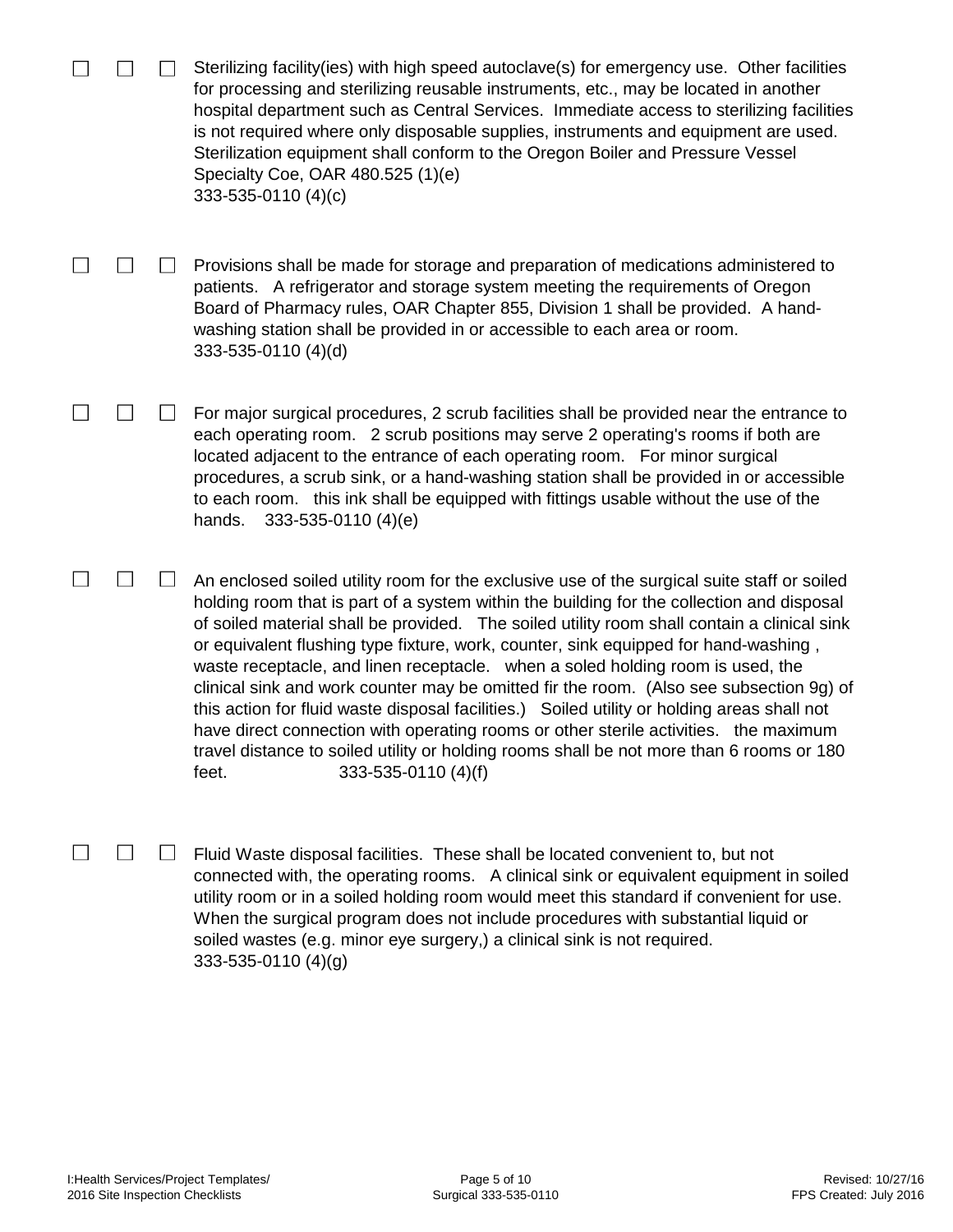|        | A clean utility room is required when clean materials area assembled within the<br>surgical suite prior to use. A clean utility room shall contain work counter, an hand-<br>washing station, and a space for clean and sterile supplies. If the functional program<br>defines a system for the storage and distribution of clean and sterile supplies in a clean<br>supply room, the counter and sink may be omitted. the clean workroom or supply<br>room may be shared with the delivery suite when provisions for joint use are included<br>in he hospitals' infection control policy and arrangements allows for direct access from<br>both surgery and delivery suites. (See also obstetrical rules under OAR 333-535-<br>0120.)<br>333-535-0110 (4)(h) |
|--------|---------------------------------------------------------------------------------------------------------------------------------------------------------------------------------------------------------------------------------------------------------------------------------------------------------------------------------------------------------------------------------------------------------------------------------------------------------------------------------------------------------------------------------------------------------------------------------------------------------------------------------------------------------------------------------------------------------------------------------------------------------------|
|        | Storage of bulk medical gases shall be provided outside or inside the facility.<br>Provisions shall be made for additional separate storage of reserve gas cylinders to<br>complete at least one day's procedures. Storage facilities shall be in compliance with<br>National Fire Protection Association (NFPA) 99.<br>333-535-0110 (4)(i)                                                                                                                                                                                                                                                                                                                                                                                                                   |
|        | Inhalation anesthesia workroom for cleaning, testing, and storing anesthesia<br>equipment shall contain a work counter and sink. Provisions shall be made for<br>separated storage of clean and holding of soiled items. When facilities for cleaning<br>and testing are available elsewhere in the building or the surgical program does not<br>involve substantial anesthesia, a separate utility room is not required.<br>333-535-0110 (4)(j)                                                                                                                                                                                                                                                                                                              |
| $\Box$ | Anesthesia storage facilities shall be provided for anesthesia-related materials stored<br>within the surgery suite.<br>333-535-0110 (4)(k)                                                                                                                                                                                                                                                                                                                                                                                                                                                                                                                                                                                                                   |
|        | Equipment storage room(s) for equipment and supplies used in surgical suite.<br>Then<br>percent of the surgical suite shall be devoted to equipment storage space. See OAR<br>333-535-0270 for storage requirements.<br>333-535-0110 (4)(l)                                                                                                                                                                                                                                                                                                                                                                                                                                                                                                                   |
|        | Appropriate areas shall be provided for male and female personnel including orderlies,<br>technicians, nurses and doctors working within the surgical suite. Each area shall<br>contain lockers, showers, toilets, hand-washing stations, and space for donning scrub<br>attire. In surgical suites providing general anesthesia and invasive surgical<br>procedures, these areas shall be arranged to encourage a traffic pattern so that<br>personnel entering from outside the surgical suite can change and move directly into<br>the surgical suite. Showers are not required in suites limited to minor procedures.<br>333-535-0110 (4)(m)                                                                                                              |

 $\begin{array}{cccc} \hline \end{array}$ 

 $\overline{\phantom{0}}$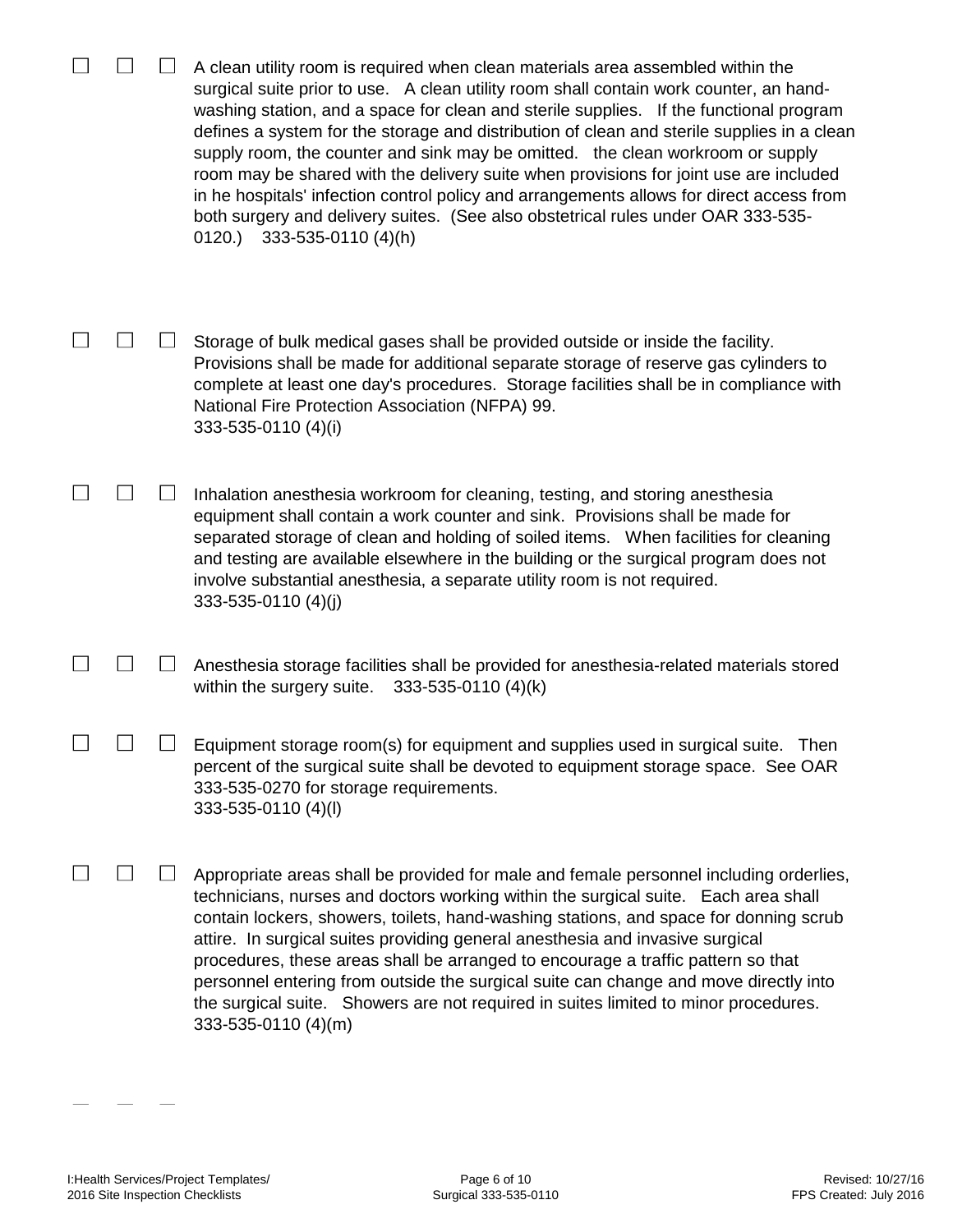|  | In facilities with 2 or more operating rooms, a room or separate area shall be provided<br>to accommodate stretcher patients waiting for surgery. This may be adjoining the post<br>anesthesia recovery area and be serviced by the same staff nurse when feasible. the<br>area shall be located to allow for nursing supervision and emergency communications.<br>333-535-0110 (4)(n)                               |
|--|----------------------------------------------------------------------------------------------------------------------------------------------------------------------------------------------------------------------------------------------------------------------------------------------------------------------------------------------------------------------------------------------------------------------|
|  | Storage areas for portable equipment used in surgery, such as portable X-ray unit,<br>stretchers, fracture tables, warming devices, auxiliary lamps, etc. These areas shall<br>not infringe on the width of the exit corridors.<br>333-535-0110 (4)(o)                                                                                                                                                               |
|  | Lounge, toilet facilities, and dictation and report preparation space for surgical staff.<br>These facilities shall be provided in hospitals having 3 or more operating rooms and<br>shall be located to permit use without leaving the surgical suite. A toilet room shall be<br>provided near the recovery room(s)<br>333-535-0110 (4)(p)                                                                          |
|  | A closet containing a floor receptor or service sink and storage space for<br>housekeeping supplies and equipment shall be provided exclusively for the surgical<br>$333 - 535 - 0110(4)(q)$<br>suite.                                                                                                                                                                                                               |
|  | For major procedures, and area for preparation and examination of frozen sections.<br>This may be part of the general laboratory if the system and procedures provide<br>immediate results that will not unnecessarily delay the completion of surgery.<br>333-535-0110 (4)(r)                                                                                                                                       |
|  | Ice machines to supply ice for patient use and treatments<br>333-535-0110 (4)(s)                                                                                                                                                                                                                                                                                                                                     |
|  | Provisions for refrigerated blood bank storage when major procedures are included.<br>333-535-0110 (4)(t)                                                                                                                                                                                                                                                                                                            |
|  | Post anesthesia care unit for major surgical procedures. Each recovery unit shall be<br>designed to provide:<br>A medication distribution station, hand-washing stations (at a rate of 1 sink per 4<br>beds,) nurses station with charting facilities and clinical sink. Provision or bedpan<br>cleaning, storage space for stretchers, supplies and equipment shall be closely<br>available. 333-535-0110 (4)(u)(A) |
|  | Clearance space of at least 5 feet between patient beds and 4 feet between sides of<br>beds and adjacent walls.<br>333-535-0110 $(4)((u)(B))$                                                                                                                                                                                                                                                                        |

 $\sim$ 

 $\overline{\phantom{m}}$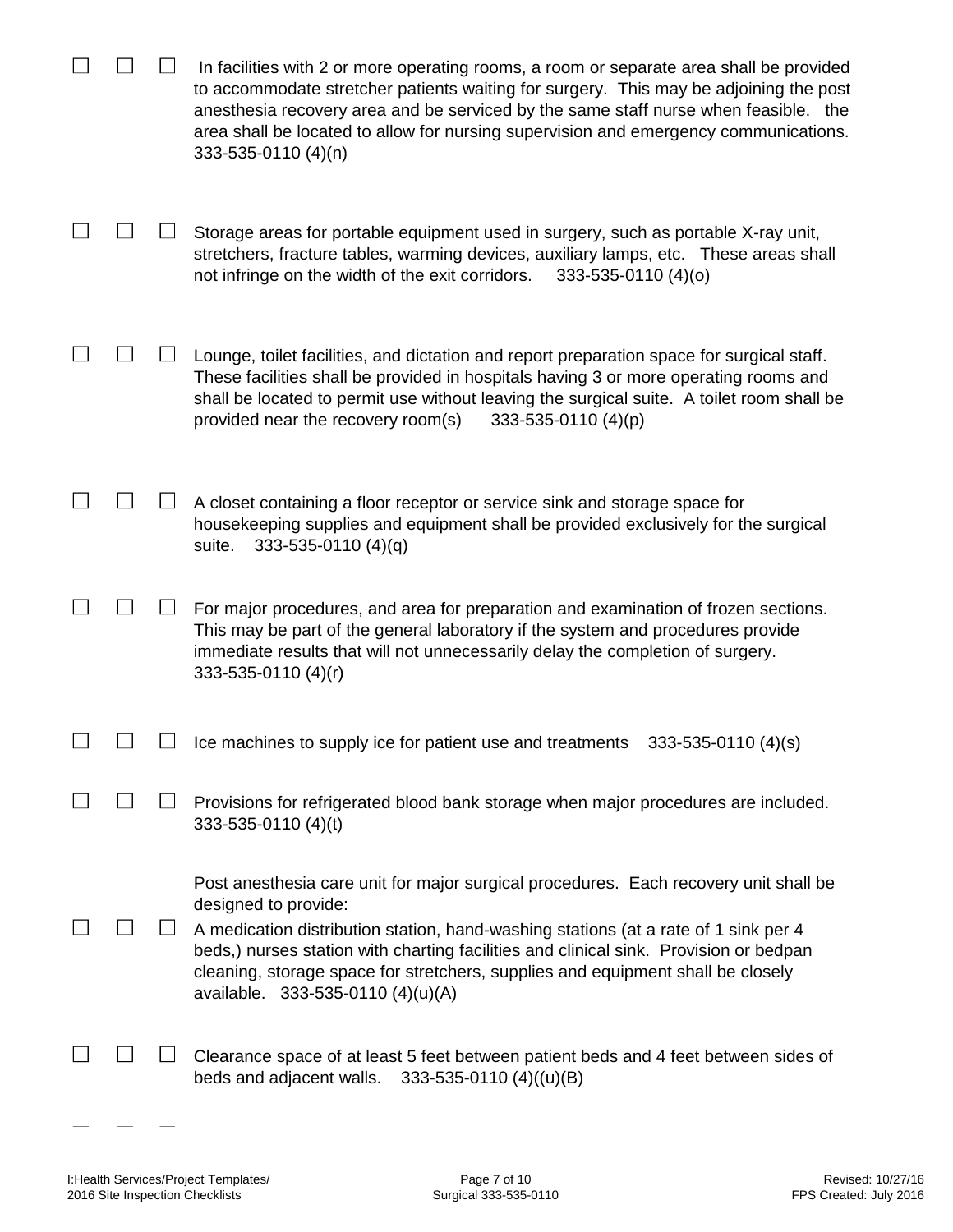$\Box$ Provisions shall be made for isolation of infectious patients, although a separate isolation room is not mandated. At least 1 door to a recovery unit shall access directly from the surgical suite without crossing uncontrolled common hospital corridors. Separate and additional recovery space may be necessary to accommodate surgical out patients, where applicable but is not required. 333-535-0110 (4)(u)(D)

## **SEPARATE HOSPITAL LICENSED OUTPATIENT SURGICAL FACILITIES:**

| The following additional features shall be provided when an outpatient surgical facility |
|------------------------------------------------------------------------------------------|
| is outside the inpatient hospital building or remote from the inpatient suite:           |
| 333-535-0110 (5)                                                                         |

- Visual privacy shall be provided for registration, preparation, examination and recovery.  $\Box$  $\Box$  $\Box$ Audible privacy shall be provided during registration. 333-535-0110 (5)(a)
	- $\Box$  $\Box$ Provisions shall be made for patient examination interview, testing, and preparation prior to surgery. 333-535-0110 (5)(b)
	- $\Box$  $\Box$ Outpatient surgical facilities not par of an inpatient hospital structure shall meet the requirements of the Oregon Structural Specialty code and the NFPA #101 and #99. 333-535-0110 (5)(c)
- $\Box$  $\Box$  $\Box$ Outpatient surgery change areas. If the functional program defines an outpatient surgery component as part of the inpatient surgical suite, facilities shall be provided where outpatients may change from street clothing into hospital gowns and be prepared for surgery. This would include facilities for waiting, storage of clothing, toilets, and space for gowning. Separate clothes changing areas are not required when sufficient pre-operative holding cubicles are available. 333-535-0110 (5)(d)
- $\Box$  $\Box$  $\mathbb{R}^n$ Phase I recovery. If the facility provides outpatient surgery, rooms or cubicles for postanesthesia care and recovery shall be provided. At least 3 feet shall be provided at each side of each bed or recovery lounge chair and at the foot of each bed as needed for circulation of staff and gurneys and wheelchairs. Recovery spaces shall be observable from nursing station. Provide hand-wash stations at a rate of 1 sink per 6 recovery beds. 333-535-0110 (5)(e)

 $\Box$ 

П

 $\Box$ 

П

 $\Box$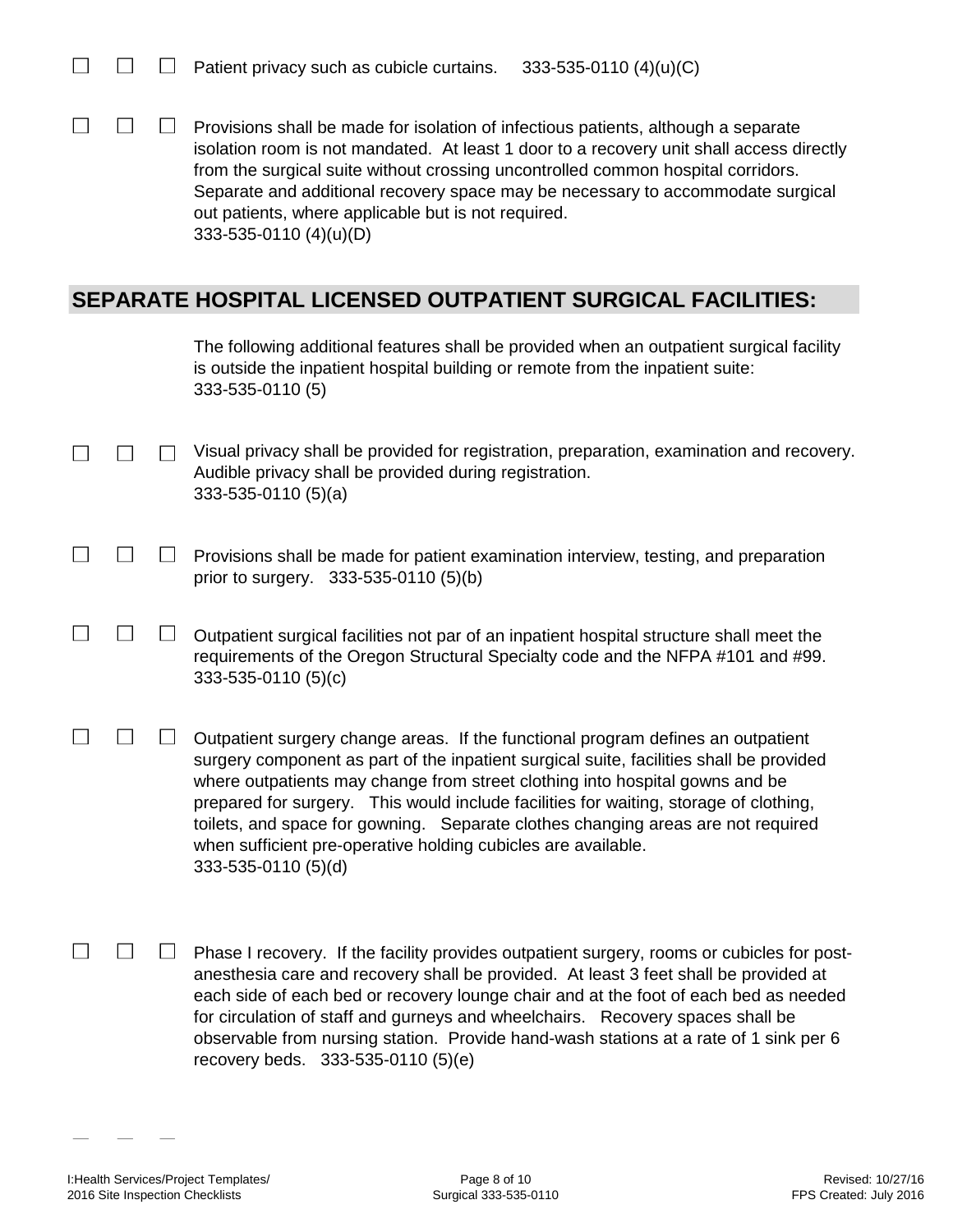|  | Phase 2 recovery. Dedicated recovery spaces are dedicated recovery lounge shall be<br>provided in facilities where the surgical program includes patients who do not require<br>post anesthesia recovery or who have completed post anesthesia recover, but need<br>additional time for observation by staff prior to leaving the facility. Access to toilet<br>facilities shall be provided. $333-535-0110(5)(f)$ |
|--|--------------------------------------------------------------------------------------------------------------------------------------------------------------------------------------------------------------------------------------------------------------------------------------------------------------------------------------------------------------------------------------------------------------------|
|  | Administrative and public areas. The following shall be provided:<br>A patient and visitor waiting room or area and information and reception desk or<br>333-535-0110 (5)(g)(A)<br>counter.                                                                                                                                                                                                                        |
|  | Public telephone or other phones(s) usable by patients and visitors.<br>$333 - 535 - 0110(5)(g)(B)$                                                                                                                                                                                                                                                                                                                |
|  | Space(s) for private interviews relating to social services, credit and admission<br>333-535-0110 $(5)(g)(C)$                                                                                                                                                                                                                                                                                                      |
|  | Office space(s) for business transactions, records, and administrative and<br>professionals staff, and space and equipment for medical records dictating, recording<br>and retrieving. These shall be separate from public and patient areas with provision<br>for confidentiality of records. $333-535-0110(5)(g)(D)$                                                                                             |
|  | Secure storage for staff clothing and personal effects. $333-535-0110(5)(g)(E)$                                                                                                                                                                                                                                                                                                                                    |
|  | General Storage for administrative supplies<br>333-535-0110 (5)(g)(F)                                                                                                                                                                                                                                                                                                                                              |
|  | <b>DENTAL OPERATIONS:</b>                                                                                                                                                                                                                                                                                                                                                                                          |
|  | Dental surgery facilities not part of a multi-specialty surgical unit shall meet the<br>requirements of sections (1) through (4) of this rule.  Operating rooms dedicated to<br>dental surgery shall also conform to the following:                                                                                                                                                                                |
|  | Operating rooms used for invasive maxillo-facial and reconstructive dental procedures                                                                                                                                                                                                                                                                                                                              |

Operating rooms used for invasive maxillo-facial and reconstructive dental procedures with general anesthesia shall meet the rules of an operating room for major surgical procedures, except that the room size shall be a minimum of 250 SF 333-535-0110 (6)(a)